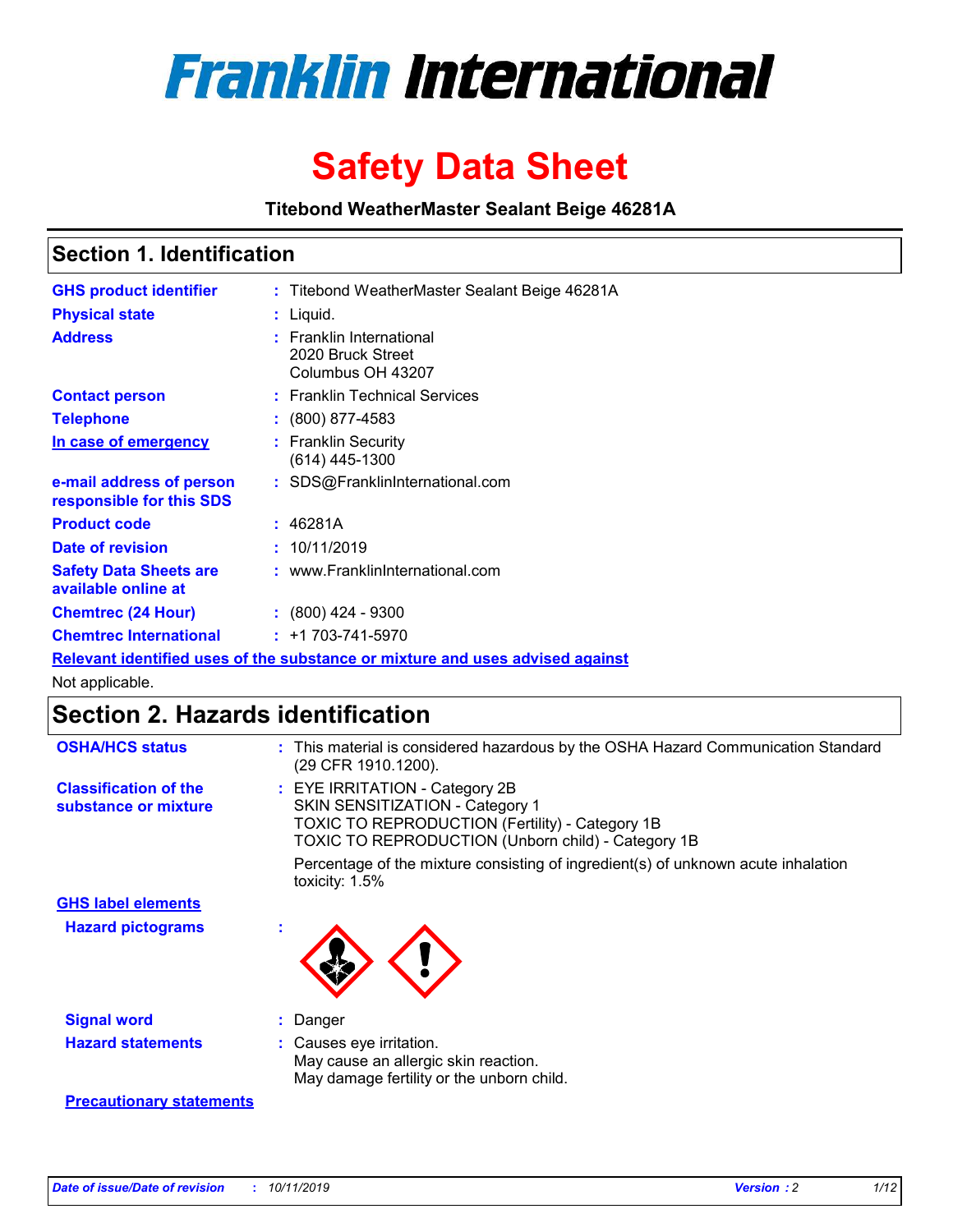# **Section 2. Hazards identification**

| <b>Prevention</b>                          | : Obtain special instructions before use. Do not handle until all safety precautions have<br>been read and understood. Wear protective gloves. Wear eye or face protection.<br>Wear protective clothing. Avoid breathing vapor. Wash hands thoroughly after handling.<br>Contaminated work clothing must not be allowed out of the workplace.                                                        |
|--------------------------------------------|------------------------------------------------------------------------------------------------------------------------------------------------------------------------------------------------------------------------------------------------------------------------------------------------------------------------------------------------------------------------------------------------------|
| <b>Response</b>                            | : IF exposed or concerned: Get medical attention. IF ON SKIN: Wash with plenty of<br>soap and water. Wash contaminated clothing before reuse. If skin irritation or rash<br>occurs: Get medical attention. IF IN EYES: Rinse cautiously with water for several<br>minutes. Remove contact lenses, if present and easy to do. Continue rinsing. If eye<br>irritation persists: Get medical attention. |
| <b>Storage</b>                             | : Store locked up.                                                                                                                                                                                                                                                                                                                                                                                   |
| <b>Disposal</b>                            | : Dispose of contents and container in accordance with all local, regional, national and<br>international regulations.                                                                                                                                                                                                                                                                               |
| <b>Hazards not otherwise</b><br>classified | : Product generates methanol during cure.                                                                                                                                                                                                                                                                                                                                                            |
|                                            |                                                                                                                                                                                                                                                                                                                                                                                                      |

# **Section 3. Composition/information on ingredients**

| <b>Substance/mixture</b><br>Mixture                  |                   |                     |
|------------------------------------------------------|-------------------|---------------------|
| <b>Ingredient name</b>                               | $\frac{9}{6}$     | <b>CAS number</b>   |
| 3-aminopropyltriethoxysilane<br>Dibutyltin dilaurate | l≤3<br>$\leq 0.3$ | 919-30-2<br>77-58-7 |

Any concentration shown as a range is to protect confidentiality or is due to batch variation.

**There are no additional ingredients present which, within the current knowledge of the supplier and in the concentrations applicable, are classified as hazardous to health or the environment and hence require reporting in this section.**

**Occupational exposure limits, if available, are listed in Section 8.**

# **Section 4. First aid measures**

| <b>Description of necessary first aid measures</b> |                                                                                                                                                                                                                                                                                                                                                                                                                                                                                                                                                                                                                                                                                                                                                                           |  |  |  |
|----------------------------------------------------|---------------------------------------------------------------------------------------------------------------------------------------------------------------------------------------------------------------------------------------------------------------------------------------------------------------------------------------------------------------------------------------------------------------------------------------------------------------------------------------------------------------------------------------------------------------------------------------------------------------------------------------------------------------------------------------------------------------------------------------------------------------------------|--|--|--|
| <b>Eye contact</b>                                 | : Immediately flush eyes with plenty of water, occasionally lifting the upper and lower<br>eyelids. Check for and remove any contact lenses. Continue to rinse for at least 10<br>minutes. If irritation persists, get medical attention.                                                                                                                                                                                                                                                                                                                                                                                                                                                                                                                                 |  |  |  |
| <b>Inhalation</b>                                  | : Remove victim to fresh air and keep at rest in a position comfortable for breathing. If<br>not breathing, if breathing is irregular or if respiratory arrest occurs, provide artificial<br>respiration or oxygen by trained personnel. It may be dangerous to the person providing<br>aid to give mouth-to-mouth resuscitation. Get medical attention. If unconscious, place<br>in recovery position and get medical attention immediately. Maintain an open airway.<br>Loosen tight clothing such as a collar, tie, belt or waistband. In case of inhalation of<br>decomposition products in a fire, symptoms may be delayed. The exposed person may<br>need to be kept under medical surveillance for 48 hours.                                                       |  |  |  |
| <b>Skin contact</b>                                | : Wash with plenty of soap and water. Remove contaminated clothing and shoes. Wash<br>contaminated clothing thoroughly with water before removing it, or wear gloves.<br>Continue to rinse for at least 10 minutes. Get medical attention. In the event of any<br>complaints or symptoms, avoid further exposure. Wash clothing before reuse. Clean<br>shoes thoroughly before reuse.                                                                                                                                                                                                                                                                                                                                                                                     |  |  |  |
| <b>Ingestion</b>                                   | : Wash out mouth with water. Remove dentures if any. Remove victim to fresh air and<br>keep at rest in a position comfortable for breathing. If material has been swallowed and<br>the exposed person is conscious, give small quantities of water to drink. Stop if the<br>exposed person feels sick as vomiting may be dangerous. Do not induce vomiting<br>unless directed to do so by medical personnel. If vomiting occurs, the head should be<br>kept low so that vomit does not enter the lungs. Get medical attention. Never give<br>anything by mouth to an unconscious person. If unconscious, place in recovery position<br>and get medical attention immediately. Maintain an open airway. Loosen tight clothing<br>such as a collar, tie, belt or waistband. |  |  |  |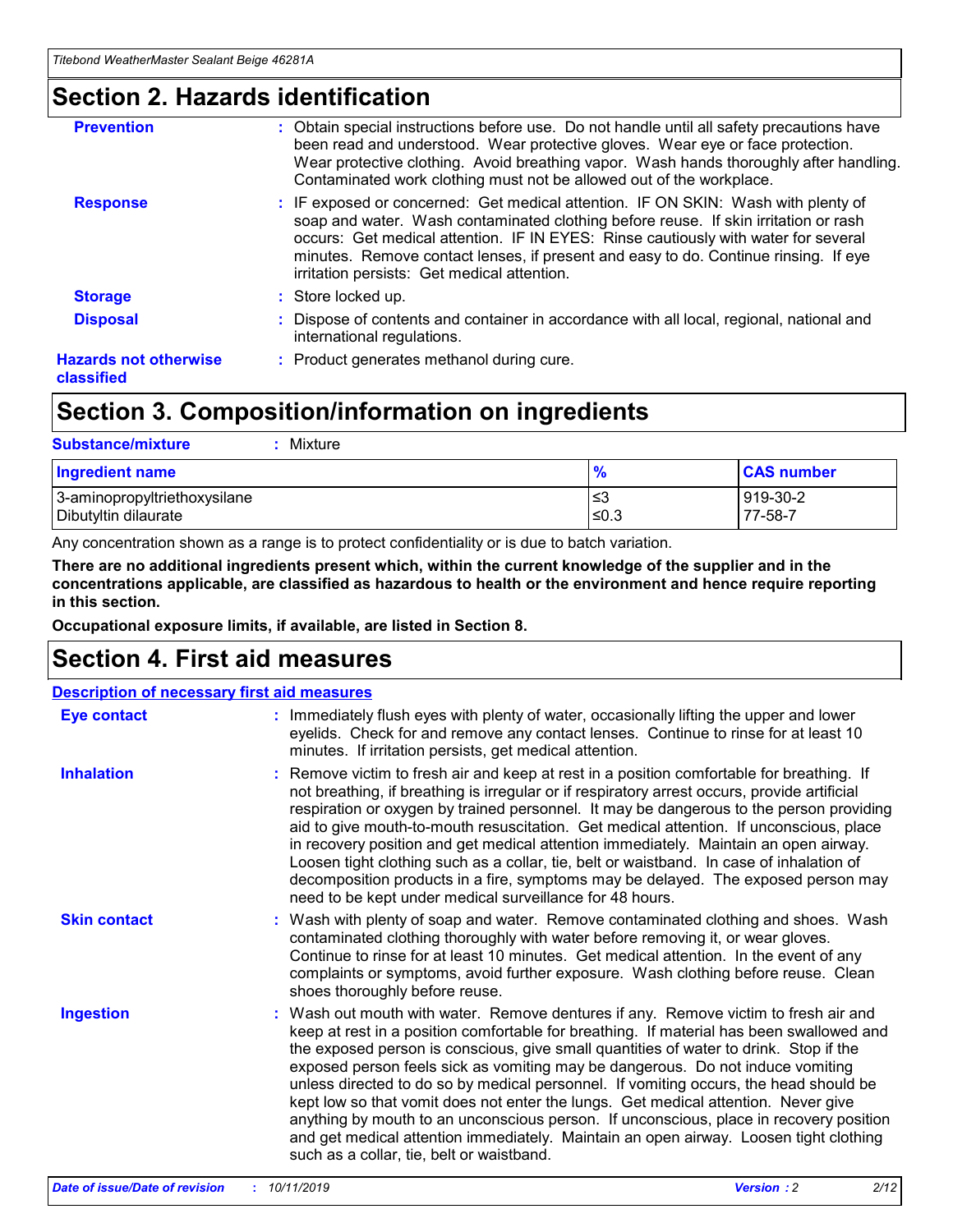# **Section 4. First aid measures**

| Most important symptoms/effects, acute and delayed |  |                                                                                                                                                                                                                                                                                                                                                                                                                 |  |  |
|----------------------------------------------------|--|-----------------------------------------------------------------------------------------------------------------------------------------------------------------------------------------------------------------------------------------------------------------------------------------------------------------------------------------------------------------------------------------------------------------|--|--|
| <b>Potential acute health effects</b>              |  |                                                                                                                                                                                                                                                                                                                                                                                                                 |  |  |
| <b>Eye contact</b>                                 |  | : May cause eye irritation.                                                                                                                                                                                                                                                                                                                                                                                     |  |  |
| <b>Inhalation</b>                                  |  | : No known significant effects or critical hazards.                                                                                                                                                                                                                                                                                                                                                             |  |  |
| <b>Skin contact</b>                                |  | : May cause skin irritation.                                                                                                                                                                                                                                                                                                                                                                                    |  |  |
| <b>Ingestion</b>                                   |  | : No known significant effects or critical hazards.                                                                                                                                                                                                                                                                                                                                                             |  |  |
| <b>Over-exposure signs/symptoms</b>                |  |                                                                                                                                                                                                                                                                                                                                                                                                                 |  |  |
| <b>Eye contact</b>                                 |  | : Adverse symptoms may include the following:<br>irritation<br>watering<br>redness                                                                                                                                                                                                                                                                                                                              |  |  |
| <b>Inhalation</b>                                  |  | : Adverse symptoms may include the following:<br>reduced fetal weight<br>increase in fetal deaths<br>skeletal malformations                                                                                                                                                                                                                                                                                     |  |  |
| <b>Skin contact</b>                                |  | : Adverse symptoms may include the following:<br>irritation<br>redness<br>reduced fetal weight<br>increase in fetal deaths<br>skeletal malformations                                                                                                                                                                                                                                                            |  |  |
| <b>Ingestion</b>                                   |  | : Adverse symptoms may include the following:<br>reduced fetal weight<br>increase in fetal deaths<br>skeletal malformations                                                                                                                                                                                                                                                                                     |  |  |
|                                                    |  | <b>Indication of immediate medical attention and special treatment needed, if necessary</b>                                                                                                                                                                                                                                                                                                                     |  |  |
| <b>Notes to physician</b>                          |  | : In case of inhalation of decomposition products in a fire, symptoms may be delayed.<br>The exposed person may need to be kept under medical surveillance for 48 hours.                                                                                                                                                                                                                                        |  |  |
| <b>Specific treatments</b>                         |  | : No specific treatment.                                                                                                                                                                                                                                                                                                                                                                                        |  |  |
| <b>Protection of first-aiders</b>                  |  | : No action shall be taken involving any personal risk or without suitable training. If it is<br>suspected that fumes are still present, the rescuer should wear an appropriate mask or<br>self-contained breathing apparatus. It may be dangerous to the person providing aid to<br>give mouth-to-mouth resuscitation. Wash contaminated clothing thoroughly with water<br>before removing it, or wear gloves. |  |  |

**See toxicological information (Section 11)**

# **Section 5. Fire-fighting measures**

| <b>Extinguishing media</b>                             |                                                                                                                                                                                                     |
|--------------------------------------------------------|-----------------------------------------------------------------------------------------------------------------------------------------------------------------------------------------------------|
| <b>Suitable extinguishing</b><br>media                 | : Use an extinguishing agent suitable for the surrounding fire.                                                                                                                                     |
| <b>Unsuitable extinguishing</b><br>media               | $:$ None known.                                                                                                                                                                                     |
| <b>Specific hazards arising</b><br>from the chemical   | : In a fire or if heated, a pressure increase will occur and the container may burst.                                                                                                               |
| <b>Hazardous thermal</b><br>decomposition products     | : Decomposition products may include the following materials:<br>carbon dioxide<br>carbon monoxide<br>nitrogen oxides<br>metal oxide/oxides                                                         |
| <b>Special protective actions</b><br>for fire-fighters | : Promptly isolate the scene by removing all persons from the vicinity of the incident if<br>there is a fire. No action shall be taken involving any personal risk or without suitable<br>training. |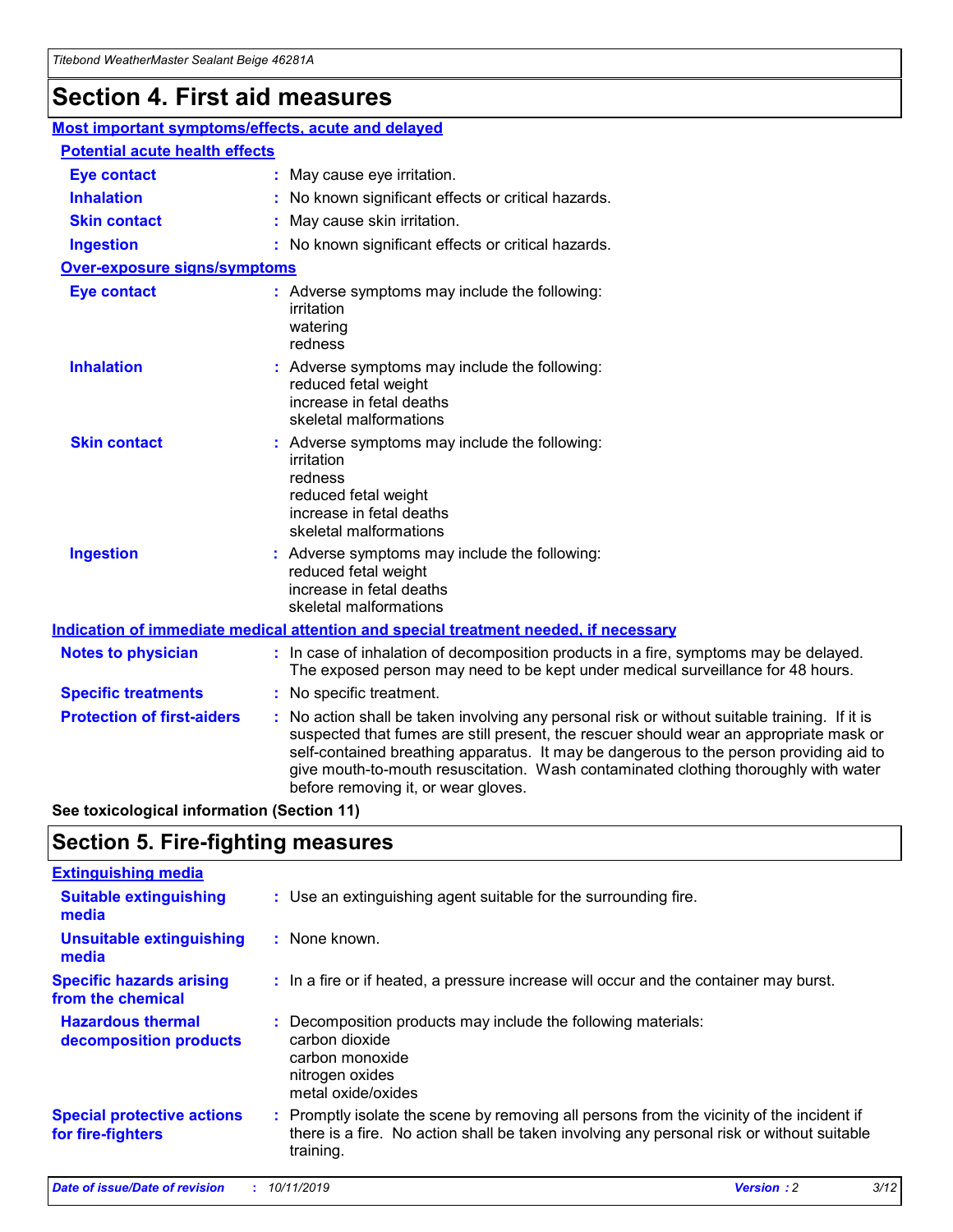## **Section 5. Fire-fighting measures**

**Special protective equipment for fire-fighters** Fire-fighters should wear appropriate protective equipment and self-contained breathing **:** apparatus (SCBA) with a full face-piece operated in positive pressure mode.

## **Section 6. Accidental release measures**

#### **Personal precautions, protective equipment and emergency procedures**

| For non-emergency<br>personnel                               | : No action shall be taken involving any personal risk or without suitable training.<br>Evacuate surrounding areas. Keep unnecessary and unprotected personnel from<br>entering. Do not touch or walk through spilled material. Avoid breathing vapor or mist.<br>Provide adequate ventilation. Wear appropriate respirator when ventilation is<br>inadequate. Put on appropriate personal protective equipment.                                                                                                                                                                                                                                                                                             |
|--------------------------------------------------------------|--------------------------------------------------------------------------------------------------------------------------------------------------------------------------------------------------------------------------------------------------------------------------------------------------------------------------------------------------------------------------------------------------------------------------------------------------------------------------------------------------------------------------------------------------------------------------------------------------------------------------------------------------------------------------------------------------------------|
|                                                              | For emergency responders : If specialized clothing is required to deal with the spillage, take note of any information in<br>Section 8 on suitable and unsuitable materials. See also the information in "For non-<br>emergency personnel".                                                                                                                                                                                                                                                                                                                                                                                                                                                                  |
| <b>Environmental precautions</b>                             | : Avoid dispersal of spilled material and runoff and contact with soil, waterways, drains<br>and sewers. Inform the relevant authorities if the product has caused environmental<br>pollution (sewers, waterways, soil or air).                                                                                                                                                                                                                                                                                                                                                                                                                                                                              |
| <b>Methods and materials for containment and cleaning up</b> |                                                                                                                                                                                                                                                                                                                                                                                                                                                                                                                                                                                                                                                                                                              |
| <b>Small spill</b>                                           | : Stop leak if without risk. Move containers from spill area. Dilute with water and mop up<br>if water-soluble. Alternatively, or if water-insoluble, absorb with an inert dry material and<br>place in an appropriate waste disposal container. Dispose of via a licensed waste<br>disposal contractor.                                                                                                                                                                                                                                                                                                                                                                                                     |
| <b>Large spill</b>                                           | : Stop leak if without risk. Move containers from spill area. Approach release from<br>upwind. Prevent entry into sewers, water courses, basements or confined areas. Wash<br>spillages into an effluent treatment plant or proceed as follows. Contain and collect<br>spillage with non-combustible, absorbent material e.g. sand, earth, vermiculite or<br>diatomaceous earth and place in container for disposal according to local regulations<br>(see Section 13). Dispose of via a licensed waste disposal contractor. Contaminated<br>absorbent material may pose the same hazard as the spilled product. Note: see<br>Section 1 for emergency contact information and Section 13 for waste disposal. |

# **Section 7. Handling and storage**

| <b>Precautions for safe handling</b>                                             |                                                                                                                                                                                                                                                                                                                                                                                                                                                                                                                                                                                                                                                                                                                                                                                                                                                  |
|----------------------------------------------------------------------------------|--------------------------------------------------------------------------------------------------------------------------------------------------------------------------------------------------------------------------------------------------------------------------------------------------------------------------------------------------------------------------------------------------------------------------------------------------------------------------------------------------------------------------------------------------------------------------------------------------------------------------------------------------------------------------------------------------------------------------------------------------------------------------------------------------------------------------------------------------|
| <b>Protective measures</b>                                                       | : Put on appropriate personal protective equipment (see Section 8). Persons with a<br>history of skin sensitization problems should not be employed in any process in which<br>this product is used. Avoid exposure - obtain special instructions before use. Avoid<br>exposure during pregnancy. Do not handle until all safety precautions have been read<br>and understood. Do not get in eyes or on skin or clothing. Do not ingest. Avoid<br>breathing vapor or mist. If during normal use the material presents a respiratory hazard,<br>use only with adequate ventilation or wear appropriate respirator. Keep in the original<br>container or an approved alternative made from a compatible material, kept tightly<br>closed when not in use. Empty containers retain product residue and can be hazardous.<br>Do not reuse container. |
| <b>Advice on general</b><br>occupational hygiene                                 | : Eating, drinking and smoking should be prohibited in areas where this material is<br>handled, stored and processed. Workers should wash hands and face before eating,<br>drinking and smoking. Remove contaminated clothing and protective equipment before<br>entering eating areas. See also Section 8 for additional information on hygiene<br>measures.                                                                                                                                                                                                                                                                                                                                                                                                                                                                                    |
| <b>Conditions for safe storage,</b><br>including any<br><b>incompatibilities</b> | : Store between the following temperatures: 0 to 120 $\degree$ C (32 to 248 $\degree$ F). Store in<br>accordance with local regulations. Store in original container protected from direct<br>sunlight in a dry, cool and well-ventilated area, away from incompatible materials (see<br>Section 10) and food and drink. Store locked up. Keep container tightly closed and<br>sealed until ready for use. Containers that have been opened must be carefully<br>resealed and kept upright to prevent leakage. Do not store in unlabeled containers.<br>Use appropriate containment to avoid environmental contamination. See Section 10 for<br>incompatible materials before handling or use.                                                                                                                                                   |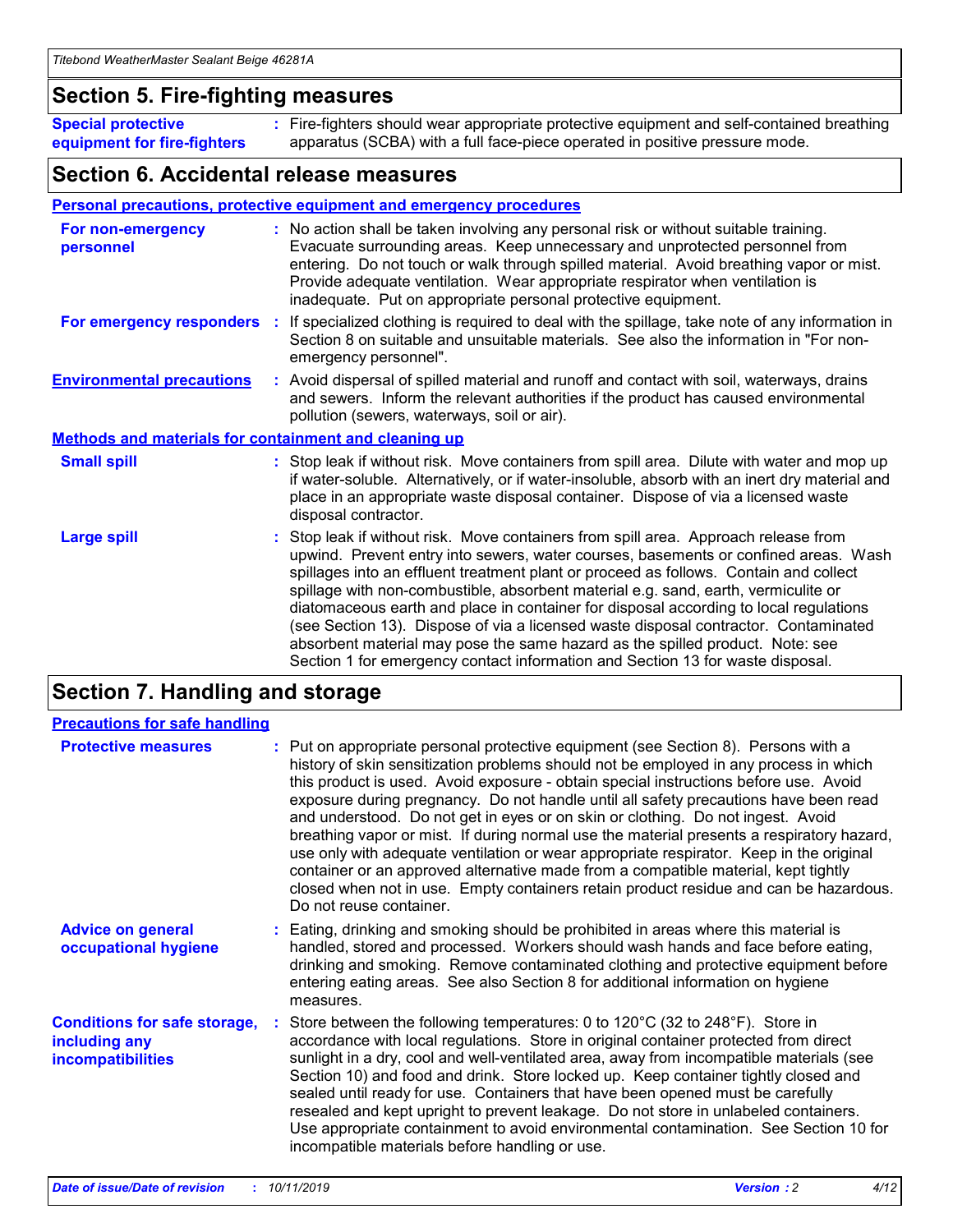# **Section 8. Exposure controls/personal protection**

#### **Control parameters**

#### **Occupational exposure limits**

| <b>Ingredient name</b>                               |    |                                          | <b>Exposure limits</b>                                                                                                                                                                                                                                                                                                                                                                                                                                                                                                                                                                                                 |
|------------------------------------------------------|----|------------------------------------------|------------------------------------------------------------------------------------------------------------------------------------------------------------------------------------------------------------------------------------------------------------------------------------------------------------------------------------------------------------------------------------------------------------------------------------------------------------------------------------------------------------------------------------------------------------------------------------------------------------------------|
| 3-aminopropyltriethoxysilane<br>Dibutyltin dilaurate |    |                                          | None.<br>ACGIH TLV (United States, 3/2019). Absorbed through skin.<br>Notes: as Sn<br>TWA: 0.1 mg/m <sup>3</sup> , (as Sn) 8 hours.<br>STEL: 0.2 mg/m <sup>3</sup> , (as Sn) 15 minutes.<br>NIOSH REL (United States, 10/2016). Absorbed through skin.<br>Notes: as Sn<br>TWA: 0.1 mg/m <sup>3</sup> , (as Sn) 10 hours.<br>OSHA PEL (United States, 5/2018). Notes: as Sn<br>TWA: $0.1 \text{ mg/m}^3$ , (as Sn) 8 hours.<br>OSHA PEL 1989 (United States, 3/1989). Absorbed through skin.<br>Notes: measured as Sn<br>TWA: 0.1 mg/m <sup>3</sup> , (measured as Sn) 8 hours. Form: Organic                           |
| <b>Appropriate engineering</b><br>controls           |    |                                          | : If user operations generate dust, fumes, gas, vapor or mist, use process enclosures,<br>local exhaust ventilation or other engineering controls to keep worker exposure to<br>airborne contaminants below any recommended or statutory limits.                                                                                                                                                                                                                                                                                                                                                                       |
| <b>Environmental exposure</b><br><b>controls</b>     |    |                                          | Emissions from ventilation or work process equipment should be checked to ensure<br>they comply with the requirements of environmental protection legislation. In some<br>cases, fume scrubbers, filters or engineering modifications to the process equipment<br>will be necessary to reduce emissions to acceptable levels.                                                                                                                                                                                                                                                                                          |
| <b>Individual protection measures</b>                |    |                                          |                                                                                                                                                                                                                                                                                                                                                                                                                                                                                                                                                                                                                        |
| <b>Hygiene measures</b>                              |    |                                          | : Wash hands, forearms and face thoroughly after handling chemical products, before<br>eating, smoking and using the lavatory and at the end of the working period.<br>Appropriate techniques should be used to remove potentially contaminated clothing.<br>Contaminated work clothing should not be allowed out of the workplace. Wash<br>contaminated clothing before reusing. Ensure that eyewash stations and safety<br>showers are close to the workstation location.                                                                                                                                            |
| <b>Eye/face protection</b>                           |    |                                          | : Safety eyewear complying with an approved standard should be used when a risk<br>assessment indicates this is necessary to avoid exposure to liquid splashes, mists,<br>gases or dusts. If contact is possible, the following protection should be worn, unless<br>the assessment indicates a higher degree of protection: chemical splash goggles.                                                                                                                                                                                                                                                                  |
| <b>Skin protection</b>                               |    |                                          |                                                                                                                                                                                                                                                                                                                                                                                                                                                                                                                                                                                                                        |
| <b>Hand protection</b>                               |    |                                          | : Chemical-resistant, impervious gloves complying with an approved standard should be<br>worn at all times when handling chemical products if a risk assessment indicates this is<br>necessary. Considering the parameters specified by the glove manufacturer, check<br>during use that the gloves are still retaining their protective properties. It should be<br>noted that the time to breakthrough for any glove material may be different for different<br>glove manufacturers. In the case of mixtures, consisting of several substances, the<br>protection time of the gloves cannot be accurately estimated. |
| <b>Body protection</b>                               |    | handling this product.                   | Personal protective equipment for the body should be selected based on the task being<br>performed and the risks involved and should be approved by a specialist before                                                                                                                                                                                                                                                                                                                                                                                                                                                |
| <b>Other skin protection</b>                         |    | specialist before handling this product. | : Appropriate footwear and any additional skin protection measures should be selected<br>based on the task being performed and the risks involved and should be approved by a                                                                                                                                                                                                                                                                                                                                                                                                                                          |
| <b>Respiratory protection</b>                        | ÷. | aspects of use.                          | Based on the hazard and potential for exposure, select a respirator that meets the<br>appropriate standard or certification. Respirators must be used according to a<br>respiratory protection program to ensure proper fitting, training, and other important                                                                                                                                                                                                                                                                                                                                                         |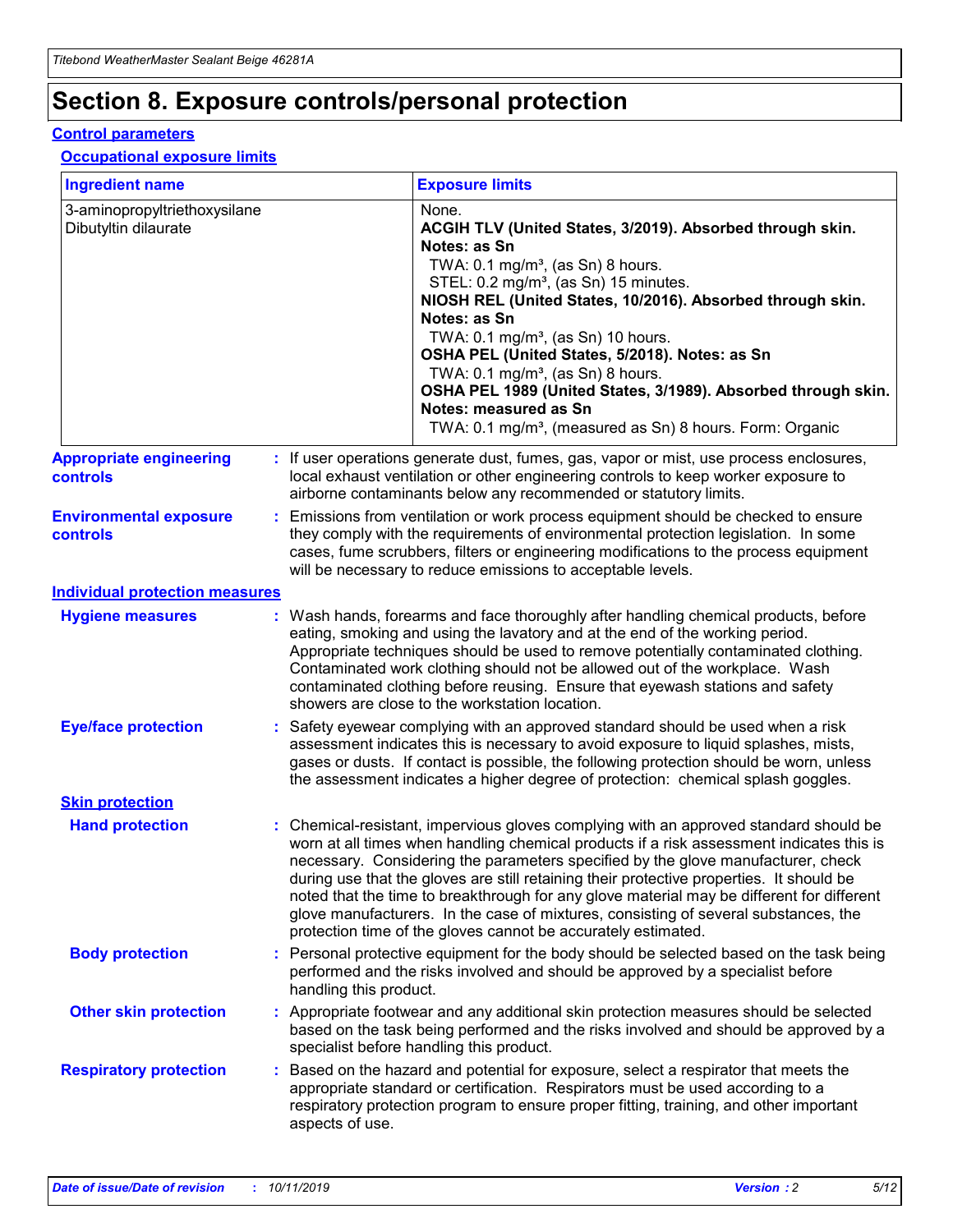## **Section 9. Physical and chemical properties**

#### **Appearance**

| <b>Physical state</b>                             | : Liquid. [Paste.]                                              |
|---------------------------------------------------|-----------------------------------------------------------------|
| Color                                             | Beige.                                                          |
| Odor                                              | None [Slight]                                                   |
| <b>Odor threshold</b>                             | $:$ Not available.                                              |
| рH                                                | : Not applicable.                                               |
| <b>Melting point</b>                              | : Not available.                                                |
| <b>Boiling point</b>                              | : >100°C (>212°F)                                               |
| <b>Flash point</b>                                | : Closed cup: $>200^{\circ}$ C ( $>392^{\circ}$ F) [Setaflash.] |
| <b>Evaporation rate</b>                           | $:$ <1 (butyl acetate = 1)                                      |
| <b>Flammability (solid, gas)</b>                  | : Not available.                                                |
| Lower and upper explosive<br>(flammable) limits   | $:$ Not available.                                              |
| <b>VOC (less water, less</b><br>exempt solvents)  | : 0 g/l                                                         |
| <b>Volatility</b>                                 | $: 0\%$ (w/w)                                                   |
| <b>Vapor density</b>                              | : Not available.                                                |
| <b>Relative density</b>                           | : 1.4329                                                        |
| <b>Solubility</b>                                 | Insoluble in the following materials: cold water and hot water. |
| <b>Solubility in water</b>                        | : Not available.                                                |
| <b>Partition coefficient: n-</b><br>octanol/water | : Not available.                                                |
|                                                   |                                                                 |
| <b>Auto-ignition temperature</b>                  | : Not available.                                                |
| <b>Decomposition temperature</b>                  | : Not available.                                                |

# **Section 10. Stability and reactivity**

| <b>Reactivity</b>                            |    | : No specific test data related to reactivity available for this product or its ingredients.            |
|----------------------------------------------|----|---------------------------------------------------------------------------------------------------------|
| <b>Chemical stability</b>                    |    | : The product is stable.                                                                                |
| <b>Possibility of hazardous</b><br>reactions |    | : Under normal conditions of storage and use, hazardous reactions will not occur.                       |
| <b>Conditions to avoid</b>                   |    | : No specific data.                                                                                     |
| <b>Incompatible materials</b>                | ٠. | No specific data.                                                                                       |
| <b>Hazardous decomposition</b><br>products   | ÷. | Under normal conditions of storage and use, hazardous decomposition products should<br>not be produced. |

# **Section 11. Toxicological information**

## **Information on toxicological effects**

#### **Acute toxicity**

| <b>Product/ingredient name</b> | <b>Result</b>           | <b>Species</b> | <b>Dose</b>                | <b>Exposure</b> |
|--------------------------------|-------------------------|----------------|----------------------------|-----------------|
| 3-aminopropyltriethoxysilane   | <b>ILD50 Dermal</b>     | Rabbit         | 4.29 g/kg                  |                 |
| Dibutyltin dilaurate           | ILD50 Oral<br>LD50 Oral | Rat<br>Rat     | $1.57$ g/kg<br>175 $mg/kg$ |                 |
|                                |                         |                |                            |                 |

**Irritation/Corrosion**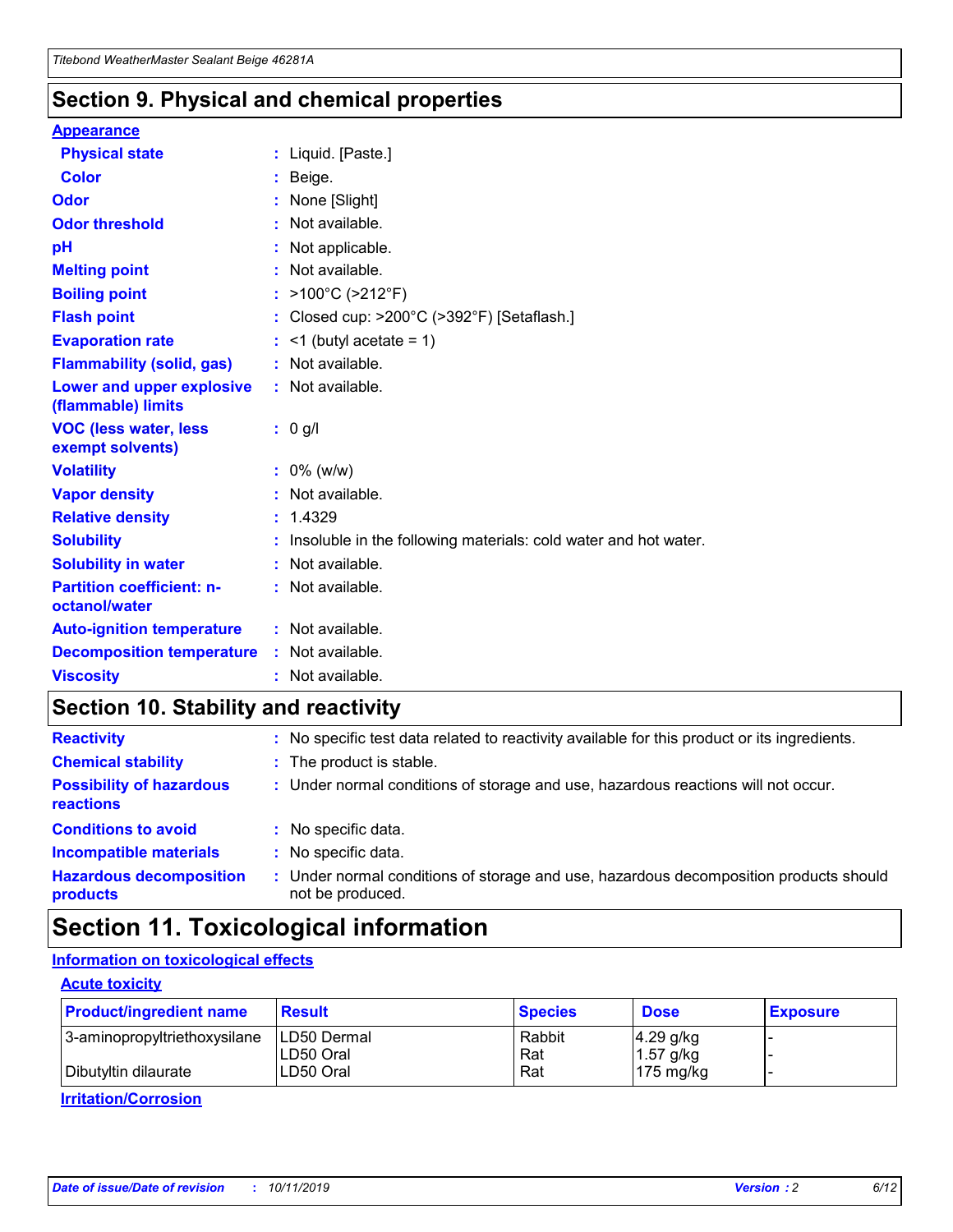# **Section 11. Toxicological information**

| <b>Product/ingredient name</b> | <b>Result</b>            | <b>Species</b> | <b>Score</b> | <b>Exposure</b>           | <b>Observation</b> |
|--------------------------------|--------------------------|----------------|--------------|---------------------------|--------------------|
| 3-aminopropyltriethoxysilane   | Eyes - Mild irritant     | Rabbit         |              | $100$ mg                  |                    |
|                                | Eyes - Severe irritant   | Rabbit         |              | 24 hours 750              |                    |
|                                |                          |                |              | ug                        |                    |
|                                | Skin - Severe irritant   | Rabbit         |              | 24 hours 5                | -                  |
| Dibutyltin dilaurate           | Eyes - Moderate irritant | Rabbit         |              | mq<br><b>24 hours 100</b> |                    |
|                                |                          |                |              | mg                        |                    |
|                                | Skin - Severe irritant   | Rabbit         |              | 500 mg                    |                    |

### **Sensitization**

Not available.

#### **Mutagenicity**

Not available.

#### **Carcinogenicity**

Not available.

#### **Reproductive toxicity**

Not available.

#### **Teratogenicity**

Not available.

#### **Specific target organ toxicity (single exposure)**

Not available.

#### **Specific target organ toxicity (repeated exposure)**

| <b>Name</b>                                                                  |                                                                            | <b>Category</b>                                     | <b>Route of</b><br>exposure | <b>Target organs</b> |
|------------------------------------------------------------------------------|----------------------------------------------------------------------------|-----------------------------------------------------|-----------------------------|----------------------|
| Dibutyltin dilaurate                                                         |                                                                            | Category 1                                          | -                           | respiratory system   |
| <b>Aspiration hazard</b><br>Not available.                                   |                                                                            |                                                     |                             |                      |
| <b>Information on the likely</b><br>routes of exposure                       | : Not available.                                                           |                                                     |                             |                      |
| <b>Potential acute health effects</b>                                        |                                                                            |                                                     |                             |                      |
| <b>Eye contact</b>                                                           | : May cause eye irritation.                                                |                                                     |                             |                      |
| <b>Inhalation</b>                                                            |                                                                            | : No known significant effects or critical hazards. |                             |                      |
| <b>Skin contact</b>                                                          | : May cause skin irritation.                                               |                                                     |                             |                      |
| <b>Ingestion</b>                                                             |                                                                            | : No known significant effects or critical hazards. |                             |                      |
| Symptoms related to the physical, chemical and toxicological characteristics |                                                                            |                                                     |                             |                      |
| <b>Eye contact</b>                                                           | irritation<br>watering<br>redness                                          | : Adverse symptoms may include the following:       |                             |                      |
| <b>Inhalation</b>                                                            | reduced fetal weight<br>increase in fetal deaths<br>skeletal malformations | : Adverse symptoms may include the following:       |                             |                      |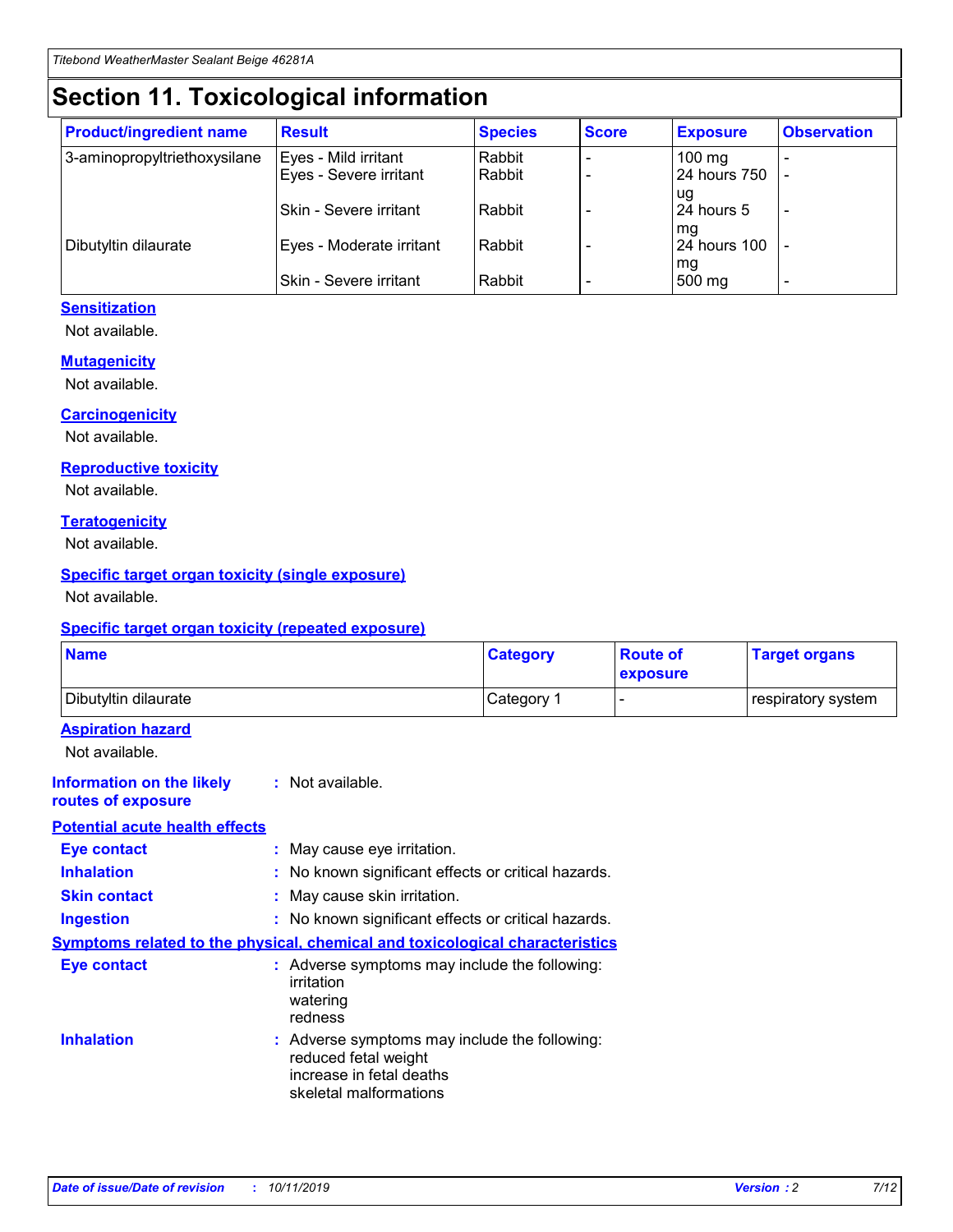# **Section 11. Toxicological information**

| <b>Skin contact</b>                     | : Adverse symptoms may include the following:                                                            |
|-----------------------------------------|----------------------------------------------------------------------------------------------------------|
|                                         | irritation                                                                                               |
|                                         | redness                                                                                                  |
|                                         | reduced fetal weight                                                                                     |
|                                         | increase in fetal deaths                                                                                 |
|                                         | skeletal malformations                                                                                   |
| <b>Ingestion</b>                        | : Adverse symptoms may include the following:                                                            |
|                                         | reduced fetal weight                                                                                     |
|                                         | increase in fetal deaths                                                                                 |
|                                         | skeletal malformations                                                                                   |
|                                         | Delayed and immediate effects and also chronic effects from short and long term exposure                 |
| <b>Short term exposure</b>              |                                                                                                          |
| <b>Potential immediate</b>              | : Not available.                                                                                         |
| effects                                 |                                                                                                          |
| <b>Potential delayed effects</b>        | : Not available.                                                                                         |
| Long term exposure                      |                                                                                                          |
| <b>Potential immediate</b>              | : Not available.                                                                                         |
| effects                                 |                                                                                                          |
| <b>Potential delayed effects</b>        | : Not available.                                                                                         |
| <b>Potential chronic health effects</b> |                                                                                                          |
| Not available.                          |                                                                                                          |
| <b>General</b>                          | : Once sensitized, a severe allergic reaction may occur when subsequently exposed to<br>very low levels. |
| <b>Carcinogenicity</b>                  | : No known significant effects or critical hazards.                                                      |
| <b>Mutagenicity</b>                     | : No known significant effects or critical hazards.                                                      |
| <b>Teratogenicity</b>                   | May damage the unborn child.                                                                             |
| <b>Developmental effects</b>            | : No known significant effects or critical hazards.                                                      |
| <b>Fertility effects</b>                | May damage fertility.                                                                                    |
| <b>Numerical measures of toxicity</b>   |                                                                                                          |
| <b>Acute toxicity estimates</b>         |                                                                                                          |
| الملمانة المستنقط فالمرابط              |                                                                                                          |

Not available.

# **Section 12. Ecological information**

#### **Toxicity**

| <b>Product/ingredient name</b> | <b>Result</b>                     | <b>Species</b>                       | <b>Exposure</b> |
|--------------------------------|-----------------------------------|--------------------------------------|-----------------|
| Dibutyltin dilaurate           | Chronic EC10 > 2 mg/l Fresh water | Algae - Scenedesmus<br>I subspicatus | l 96 hours      |

## **Persistence and degradability**

| <b>Product/ingredient name</b> | <b>Test</b>                                                                    | <b>Result</b>  |                   | <b>Dose</b> | <b>Inoculum</b>         |
|--------------------------------|--------------------------------------------------------------------------------|----------------|-------------------|-------------|-------------------------|
| Dibutyltin dilaurate           | OECD 301F<br>Ready<br>Biodegradability -<br>Manometric<br>Respirometry<br>Test | 23 % - 28 days |                   |             |                         |
| <b>Product/ingredient name</b> | <b>Aquatic half-life</b>                                                       |                | <b>Photolysis</b> |             | <b>Biodegradability</b> |
| Dibutyltin dilaurate           |                                                                                |                |                   |             | Inherent                |

## **Bioaccumulative potential**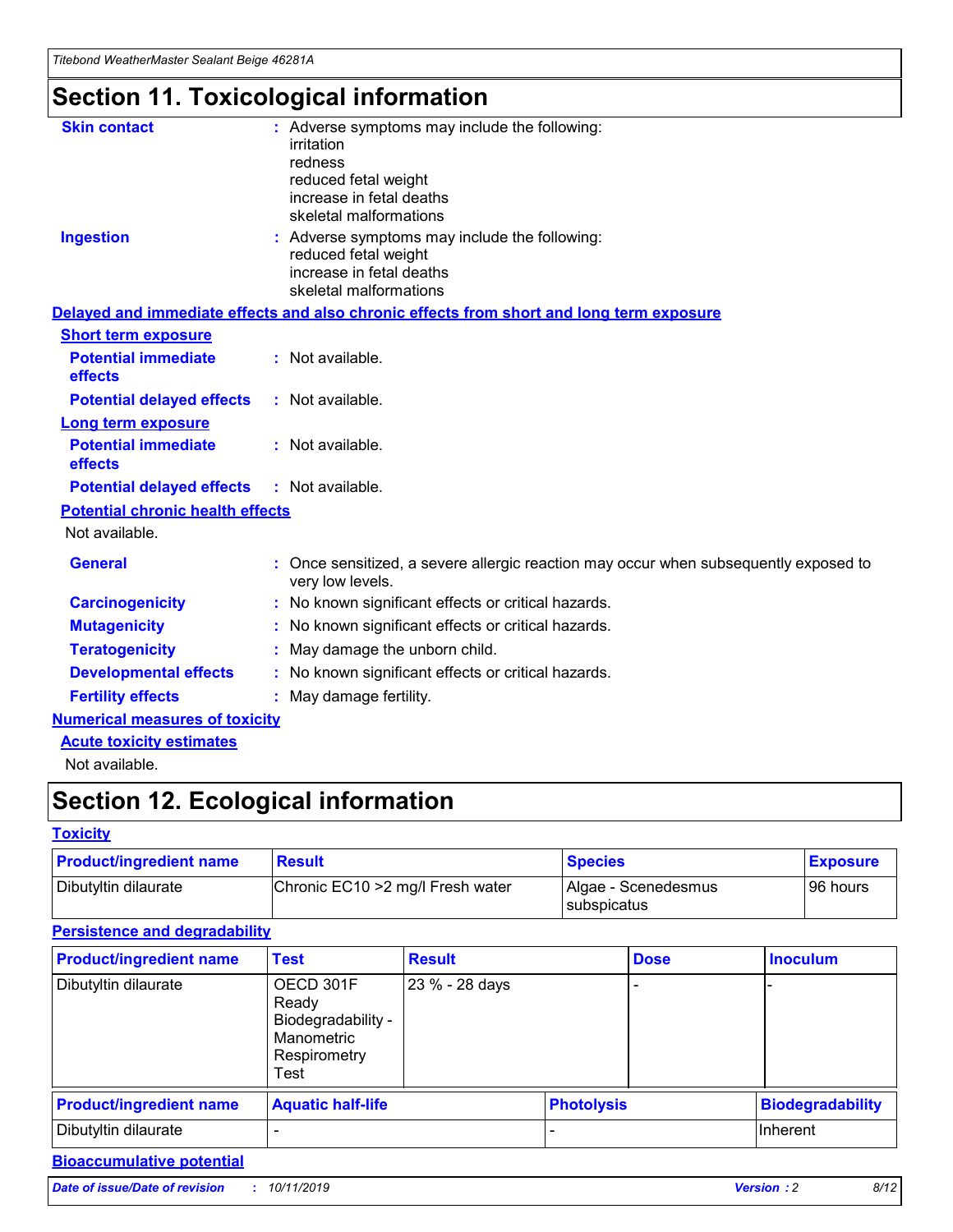# **Section 12. Ecological information**

| <b>Product/ingredient name</b> | $LoaPow$ | <b>BCF</b> | <b>Potential</b> |
|--------------------------------|----------|------------|------------------|
| 3-aminopropyltriethoxysilane   | 1.7      | 3.4        | low              |
| Dibutyltin dilaurate           | 4.44     | 2.91       | low              |

#### **Mobility in soil**

| <i></i>                                                       |                                                     |
|---------------------------------------------------------------|-----------------------------------------------------|
| <b>Soil/water partition</b><br>coefficient (K <sub>oc</sub> ) | : Not available.                                    |
| <b>Other adverse effects</b>                                  | : No known significant effects or critical hazards. |

## **Section 13. Disposal considerations**

**Disposal methods :**

The generation of waste should be avoided or minimized wherever possible. Disposal of this product, solutions and any by-products should at all times comply with the requirements of environmental protection and waste disposal legislation and any regional local authority requirements. Dispose of surplus and non-recyclable products via a licensed waste disposal contractor. Waste should not be disposed of untreated to the sewer unless fully compliant with the requirements of all authorities with jurisdiction. Waste packaging should be recycled. Incineration or landfill should only be considered when recycling is not feasible. This material and its container must be disposed of in a safe way. Care should be taken when handling emptied containers that have not been cleaned or rinsed out. Empty containers or liners may retain some product residues. Avoid dispersal of spilled material and runoff and contact with soil, waterways, drains and sewers.

# **Section 14. Transport information**

|                                      | <b>DOT</b><br><b>Classification</b> | <b>TDG</b><br><b>Classification</b> | <b>Mexico</b><br><b>Classification</b> | <b>ADR/RID</b>               | <b>IMDG</b>    | <b>IATA</b>    |
|--------------------------------------|-------------------------------------|-------------------------------------|----------------------------------------|------------------------------|----------------|----------------|
| <b>UN number</b>                     | Not regulated.                      | Not regulated.                      | Not regulated.                         | Not regulated.               | Not regulated. | Not regulated. |
| <b>UN proper</b><br>shipping name    |                                     |                                     |                                        |                              |                |                |
| <b>Transport</b><br>hazard class(es) | $\blacksquare$                      | $\overline{\phantom{0}}$            | $\overline{\phantom{a}}$               | $\qquad \qquad \blacksquare$ | $\blacksquare$ | $\blacksquare$ |
| <b>Packing group</b>                 | $\overline{\phantom{a}}$            | -                                   |                                        | -                            |                | -              |
| <b>Environmental</b><br>hazards      | No.                                 | No.                                 | No.                                    | No.                          | No.            | No.            |

# **Section 15. Regulatory information**

### **U.S. Federal regulations**

#### **SARA 302/304**

#### **Composition/information on ingredients**

No products were found.

**SARA 304 RQ :** Not applicable.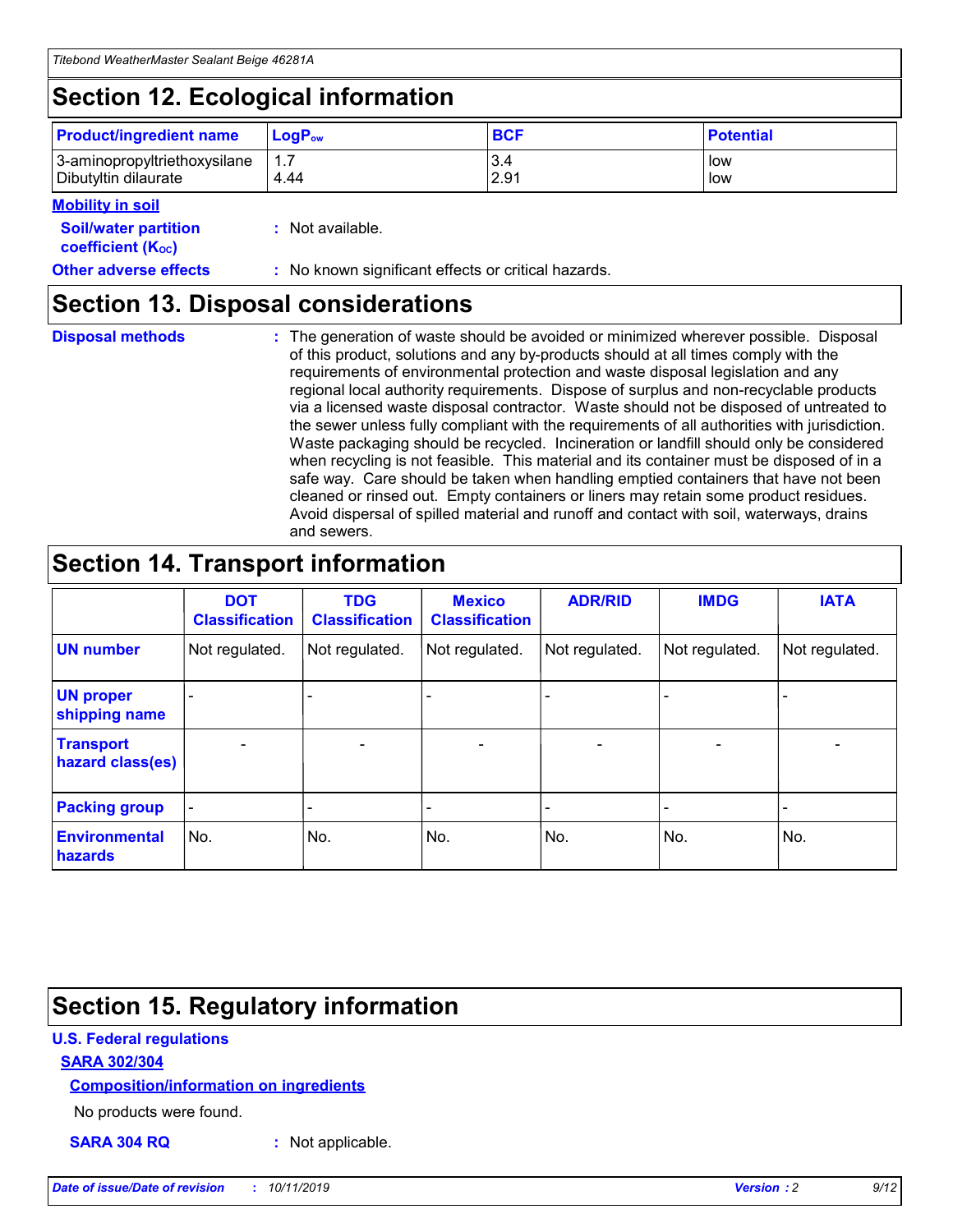# **Section 15. Regulatory information**

#### **SARA 311/312**

**Classification :** EYE IRRITATION - Category 2B SKIN SENSITIZATION - Category 1 TOXIC TO REPRODUCTION (Fertility) - Category 1B TOXIC TO REPRODUCTION (Unborn child) - Category 1B

#### **Composition/information on ingredients**

| <b>Name</b>                  | $\frac{9}{6}$ | <b>Classification</b>                                                                                            |
|------------------------------|---------------|------------------------------------------------------------------------------------------------------------------|
| 3-aminopropyltriethoxysilane | $\leq$ 3      | <b>FLAMMABLE LIQUIDS - Category 4</b><br><b>ACUTE TOXICITY (oral) - Category 4</b>                               |
|                              |               | SKIN IRRITATION - Category 2<br>EYE IRRITATION - Category 2A                                                     |
| Dibutyltin dilaurate         | ≤0.3          | ACUTE TOXICITY (oral) - Category 3<br>SKIN CORROSION - Category 1C                                               |
|                              |               | SERIOUS EYE DAMAGE - Category 1<br>SKIN SENSITIZATION - Category 1<br><b>GERM CELL MUTAGENICITY - Category 2</b> |
|                              |               | TOXIC TO REPRODUCTION (Fertility) - Category 1B<br>TOXIC TO REPRODUCTION (Unborn child) - Category 1B            |
|                              |               | SPECIFIC TARGET ORGAN TOXICITY (REPEATED<br>EXPOSURE) (respiratory system) - Category 1                          |

#### **State regulations**

| <b>Massachusetts</b> | : None of the components are listed. |
|----------------------|--------------------------------------|
| <b>New York</b>      | : None of the components are listed. |
| <b>New Jersey</b>    | : None of the components are listed. |
| <b>Pennsylvania</b>  | : None of the components are listed. |

#### **California Prop. 65**

**A** WARNING: This product can expose you to methanol, which is known to the State of California to cause birth defects or other reproductive harm. For more information go to www.P65Warnings.ca.gov.

| <b>Ingredient name</b> | No significant risk Maximum<br>level | acceptable dosage<br>level |
|------------------------|--------------------------------------|----------------------------|
| methanol               |                                      | Yes.                       |

#### **International regulations**

**Chemical Weapon Convention List Schedules I, II & III Chemicals** Not listed.

#### **Montreal Protocol**

Not listed.

#### **Stockholm Convention on Persistent Organic Pollutants**

Not listed.

## **UNECE Aarhus Protocol on POPs and Heavy Metals**

Not listed.

#### **Inventory list**

## **China :** All components are listed or exempted.

**United States TSCA 8(b) inventory :** All components are active or exempted.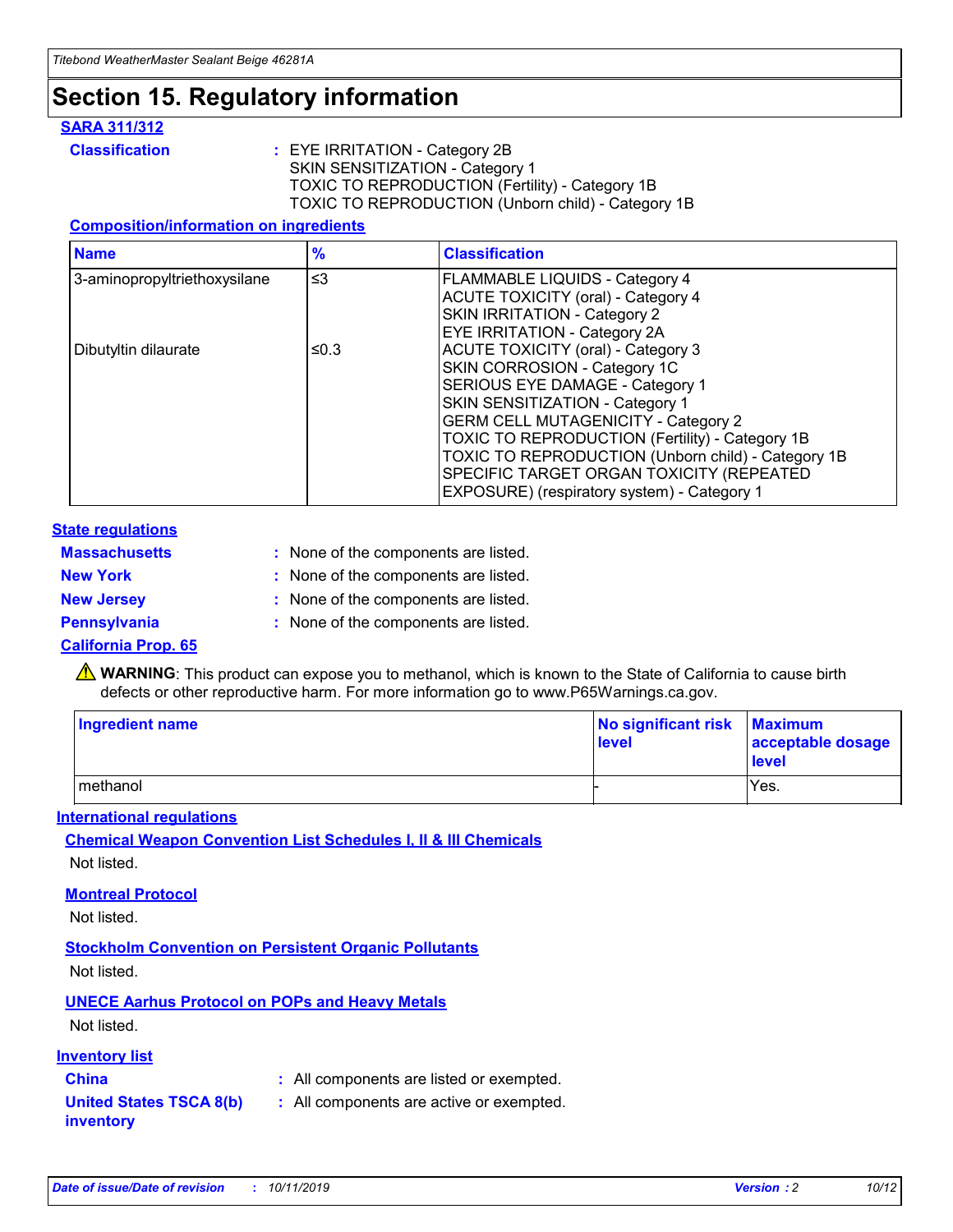# **Section 16. Other information**

**Hazardous Material Information System (U.S.A.)**



**Caution: HMIS® ratings are based on a 0-4 rating scale, with 0 representing minimal hazards or risks, and 4 representing significant hazards or risks. Although HMIS® ratings and the associated label are not required on SDSs or products leaving a facility under 29 CFR 1910.1200, the preparer may choose to provide them. HMIS® ratings are to be used with a fully implemented HMIS® program. HMIS® is a registered trademark and service mark of the American Coatings Association, Inc.**

**The customer is responsible for determining the PPE code for this material. For more information on HMIS® Personal Protective Equipment (PPE) codes, consult the HMIS® Implementation Manual.**

#### **National Fire Protection Association (U.S.A.)**



**Reprinted with permission from NFPA 704-2001, Identification of the Hazards of Materials for Emergency Response Copyright ©1997, National Fire Protection Association, Quincy, MA 02269. This reprinted material is not the complete and official position of the National Fire Protection Association, on the referenced subject which is represented only by the standard in its entirety.**

**Copyright ©2001, National Fire Protection Association, Quincy, MA 02269. This warning system is intended to be interpreted and applied only by properly trained individuals to identify fire, health and reactivity hazards of chemicals. The user is referred to certain limited number of chemicals with recommended classifications in NFPA 49 and NFPA 325, which would be used as a guideline only. Whether the chemicals are classified by NFPA or not, anyone using the 704 systems to classify chemicals does so at their own risk.**

**Procedure used to derive the classification**

| <b>Classification</b>                                                                                                                                                    |                                                                                                                                                  | <b>Justification</b>                                                                                                                                                                                                                                                                                                                                                                                                 |  |
|--------------------------------------------------------------------------------------------------------------------------------------------------------------------------|--------------------------------------------------------------------------------------------------------------------------------------------------|----------------------------------------------------------------------------------------------------------------------------------------------------------------------------------------------------------------------------------------------------------------------------------------------------------------------------------------------------------------------------------------------------------------------|--|
| EYE IRRITATION - Category 2B<br>SKIN SENSITIZATION - Category 1<br>TOXIC TO REPRODUCTION (Fertility) - Category 1B<br>TOXIC TO REPRODUCTION (Unborn child) - Category 1B |                                                                                                                                                  | Expert judgment<br>Expert judgment<br>Expert judgment<br>Expert judgment                                                                                                                                                                                                                                                                                                                                             |  |
| <b>History</b>                                                                                                                                                           |                                                                                                                                                  |                                                                                                                                                                                                                                                                                                                                                                                                                      |  |
| Date of printing                                                                                                                                                         | : 4/22/2022                                                                                                                                      |                                                                                                                                                                                                                                                                                                                                                                                                                      |  |
| Date of issue/Date of<br>revision                                                                                                                                        | : 10/11/2019                                                                                                                                     |                                                                                                                                                                                                                                                                                                                                                                                                                      |  |
| Date of previous issue                                                                                                                                                   | : 10/16/2020                                                                                                                                     |                                                                                                                                                                                                                                                                                                                                                                                                                      |  |
| <b>Version</b>                                                                                                                                                           | $\therefore$ 2                                                                                                                                   |                                                                                                                                                                                                                                                                                                                                                                                                                      |  |
| <b>Key to abbreviations</b>                                                                                                                                              | $\therefore$ ATE = Acute Toxicity Estimate<br><b>BCF</b> = Bioconcentration Factor<br>IBC = Intermediate Bulk Container<br>$UN = United Nations$ | GHS = Globally Harmonized System of Classification and Labelling of Chemicals<br>IATA = International Air Transport Association<br><b>IMDG = International Maritime Dangerous Goods</b><br>LogPow = logarithm of the octanol/water partition coefficient<br>MARPOL = International Convention for the Prevention of Pollution From Ships, 1973<br>as modified by the Protocol of 1978. ("Marpol" = marine pollution) |  |